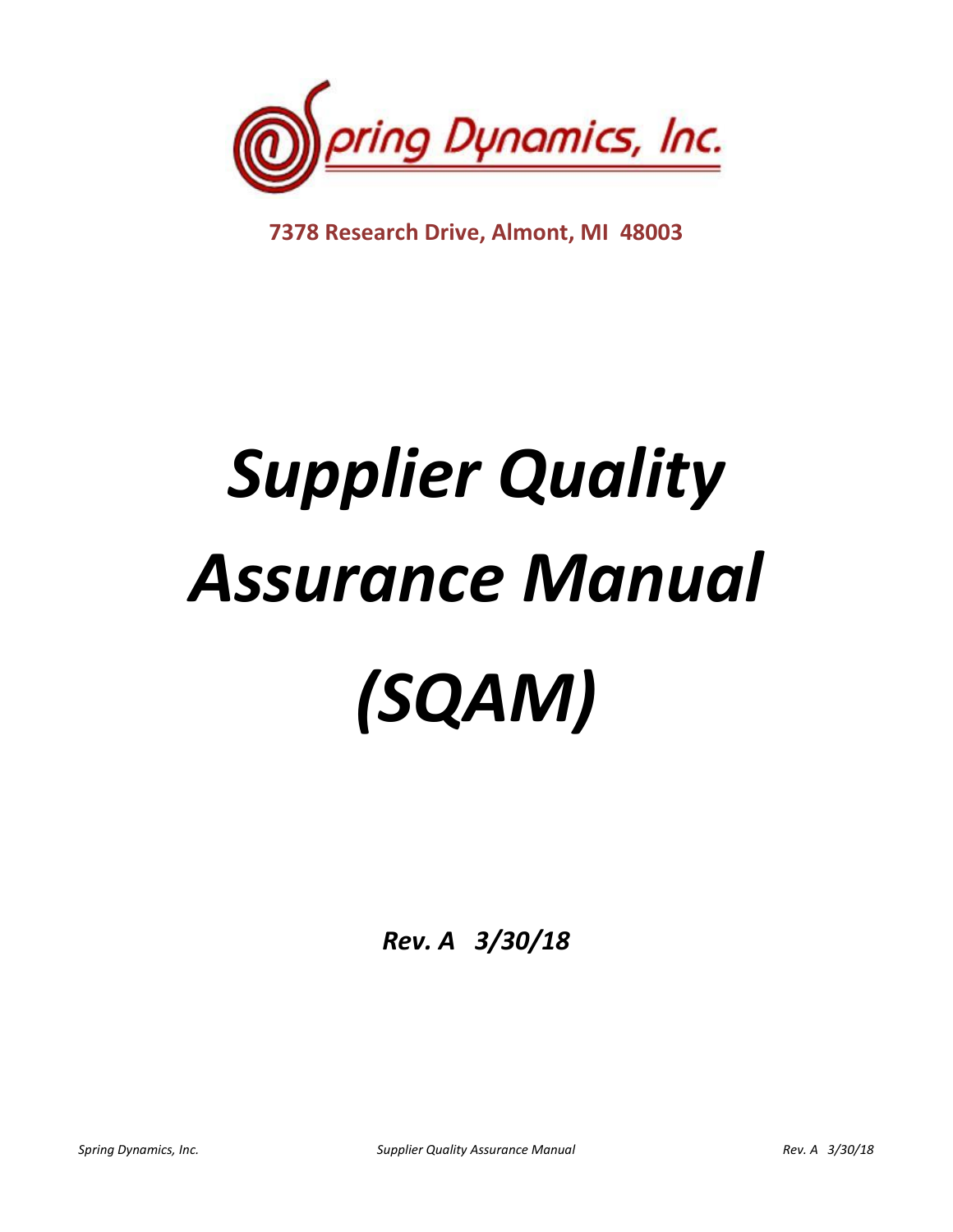# **Table of Contents**

| <b>Section</b> | <b>Title</b>                                    |
|----------------|-------------------------------------------------|
| 1              | Purpose                                         |
| $\overline{2}$ | Scope                                           |
| 3              | <b>Quality System Requirements</b>              |
| 4              | Approved Supplier List                          |
| 5              | <b>Supplier Assessments</b>                     |
| 6              | Performance Ratings (Scorecards)                |
| $\overline{7}$ | <b>Supplier Quotes</b>                          |
| 8              | <b>Advanced Product Quality Planning (APQP)</b> |
| 9              | Production Product Approval Process (PPAP)      |
| 10             | <b>Supplier Deviation Request</b>               |
| 11             | Supplier Engineering Change Request             |
| 12             | <b>Problem Resolution</b>                       |
| 13             | <b>Supplier Corrective Action</b>               |
| 14             | Containment of Defective and Suspect Product    |
| 15             | <b>Supplier Development</b>                     |
| 16             | <b>Supplier Quality Meetings</b>                |
| 17             | <b>Cost Recovery</b>                            |
| 18             | <b>Delivery Requirements</b>                    |
| 19             | <b>Shipping Labels</b>                          |
| 20             | Packaging                                       |
| 21             | <b>Certificates of Conformance</b>              |
| 22             | <b>Customer Property</b>                        |
| 23             | <b>Lead Time</b>                                |
| 24             | <b>Contingency Plans and Notification</b>       |
| 25             | <b>Service Parts</b>                            |
| 26             | <b>Record Retention</b>                         |
| 27             | <b>SQAM Revision Table</b>                      |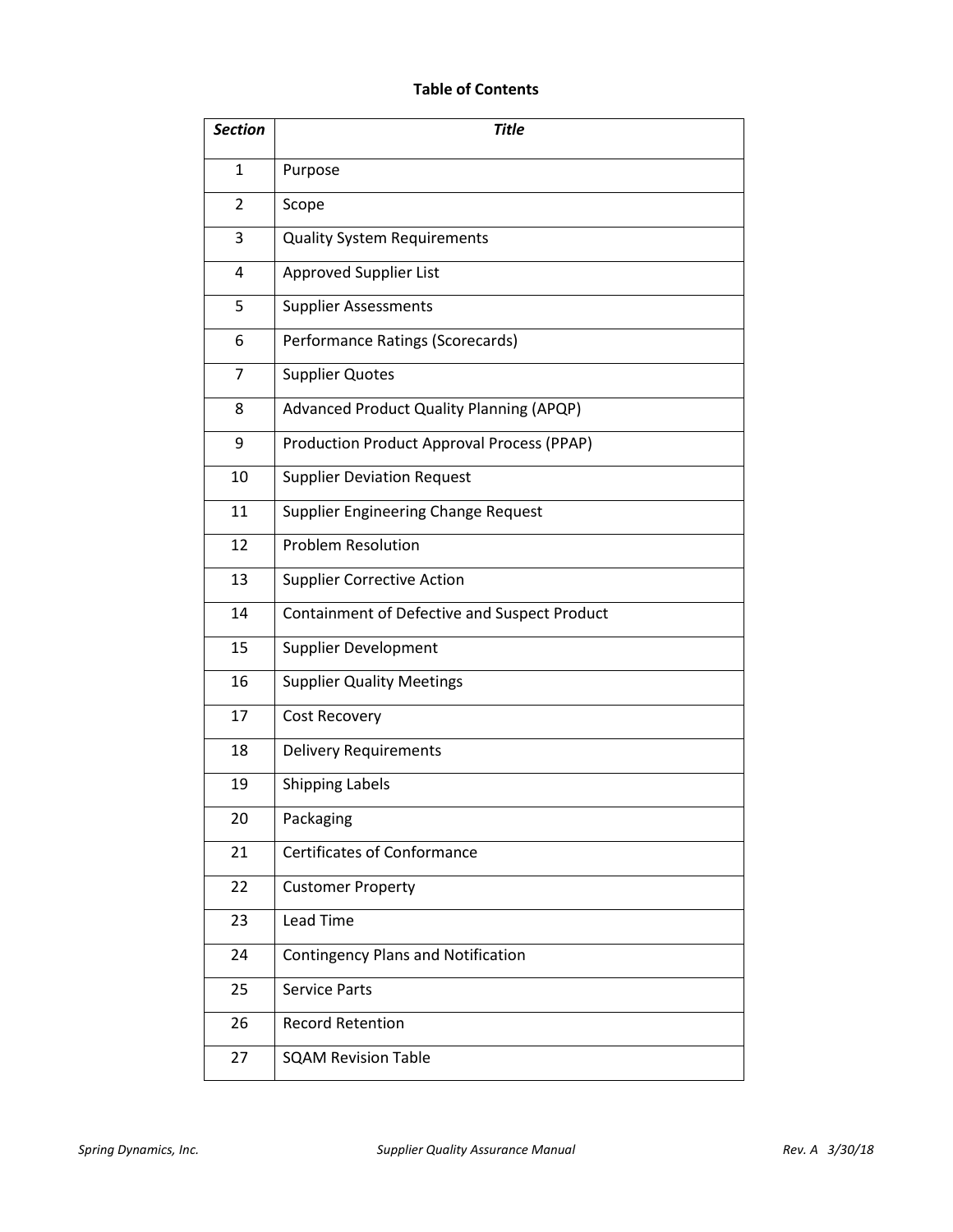#### 1 Purpose

The purpose of this manual is to communicate the Spring Dynamics, Inc. (SDI) quality requirements and expectations to the supply base. It is the intent of SDI to do business with suppliers who can provide materials, processes and services that consistently meet specifications at a competitive price and be delivered on-time. This manual is intended to inform suppliers of the requirements regarding SDI specific supplier management, responsibilities, communication and reporting processes. Additional requirements are listed in the *Spring Dynamics, Inc. Terms and Conditions* available on the company websit[e www.springdynamics.com](http://www.springdynamics.com/) and on Spring Dynamics issued purchase orders.

In cases of conflicting supplier requirements, the *Spring Dynamics, Inc. Terms and Conditions* supersedes the Spring Dynamics issued Purchase Order which supersedes the Spring Dynamics, Inc. Supplier Quality Assurance Manual.

All questions regarding supplier requirements should be directed to the Spring Dynamic's Quality Manager at *qualitymanager@springdynamics.com.*

#### 2 Scope

The content of this manual applies to all SDI direct suppliers of production material, components, production processing, services and calibration (i.e. suppliers of spring wire, dampening components, coatings, testing and calibration).

#### 3 Quality System Requirements

SDI encourages suppliers to develop fundamental quality systems that provide for continuous improvement with a focus on defect prevention while reducing risk, variation and waste.

Production material and processing suppliers to Spring Dynamics must be third-party certified to ISO 9001 (current edition) by an accredited certification body. The certification issued must bear the accreditation mark of a recognized IAF MLA member and where the accreditation body's main scope includes management system certification to ISO/IEC 17021. ISO 9001 certified suppliers are encouraged to use the Automotive Quality Management System Standard IATF 16949 as the basis for their quality system development.

Suppliers that provide external laboratory services, such as inspection, test and calibration must be certified to ISO/IEC 17025 (current edition) or national equivalent. In addition, these suppliers shall have a defined laboratory scope that includes applicable inspection, test or calibration. When a qualified laboratory is not available for a given piece of equipment, calibration services may be performed by the equipment manufacturer.

If a supplier's quality management system registration status changes, the supplier must notify Spring Dynamics Quality department immediately.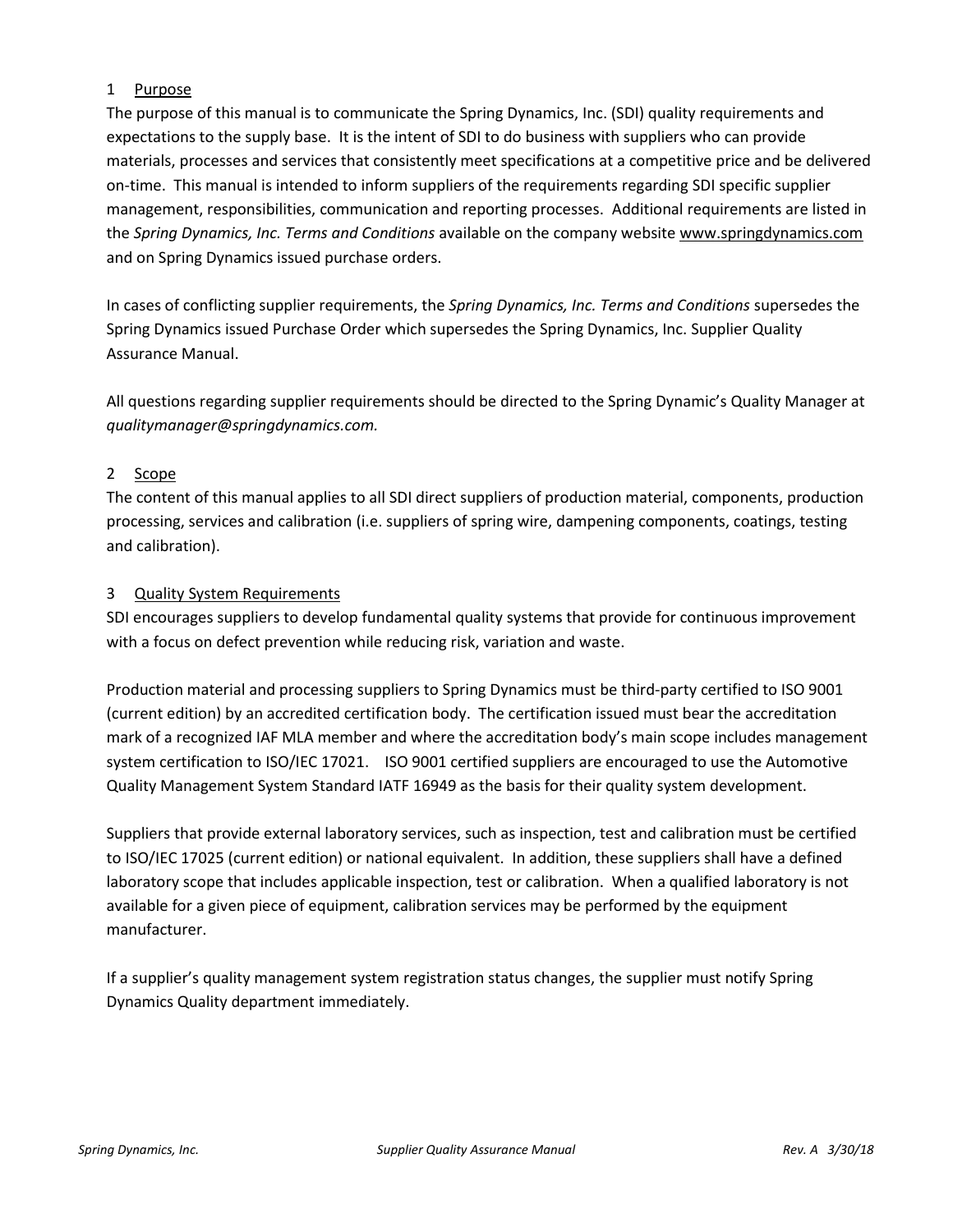Suppliers must comply with all laws regarding the responsible procurement of conflict minerals and to perform their due diligence to understand the source of conflict minerals in product supplied to Spring Dynamics, Inc.

## 4 Approved Supplier List

Production materials, processes and services will only be purchased from suppliers on the Spring Dynamics "Approved Supplier List". SDI evaluates and selects suppliers based on their ability to supply materials or services in accordance with specified requirements and expectations at a competitive cost.

#### 5 Supplier Assessments

With prior notification, SDI may conduct a Quality System Audit at the suppliers' facilities. The goal of the audit is to understand suppliers' capabilities and/or as an ongoing continual improvement action. A potential supplier will be audited as part of SDI sourcing process. This supplier audit may be conducted by SDI personnel at the supplier's facility or by the supplier in the form of a Supplier Development Survey provided by SDI. Current suppliers may be audited more frequently if there are ongoing or high impact quality and/or delivery problems.

Following the audit, SDI will notify the supplier of findings and any required corrective actions. Results of the audit and corrective actions will be used in the sourcing decision and supplier status on the Approved Supplier List.

Suppliers are also required to annually complete and submit to SDI, applicable AIAG special process self assessments such as CQI-9 (Heat Treat System), CQI-11 (Plating System), CQI-12 (Coating System) or other CQI assessments as applicable.

## 6 Performance Ratings (Scorecards)

Spring Dynamics utilizes monthly Supplier Performance Ratings (a.k.a. Scorecards) to objectively measure supplier performance and determine if SDI expectations are being met. Supplier Performance Ratings use multiple factors such as quality, delivery, documentation and customer service to develop an overall performance rating. Key direct suppliers are eligible to begin the performance rating process directly after PPAP approval is awarded. At the discretion of SDI management, small, low volume and low impact suppliers may not be included in the monthly Supplier Performance Rating system.

Supplier Performance Ratings are based on a 100-point scoring system using four weighted sections. The Quality section is worth 40 points with 5 points deducted for each DMN/NCR. The Delivery section is worth 40 points with 5 points deducted for each late/past due shipment. The Documentation section is worth 10 points with points deducted for missing, incorrect or late documentation (i.e. shipper, certificates of conformance, annual assessments, etc.). The Customer Service section is worth 10 points with points deducted for poor customer service (i.e. unresolved issues, repeat issues, late quote submissions, failure to respond in a timely manner to SDI inquiries, etc.).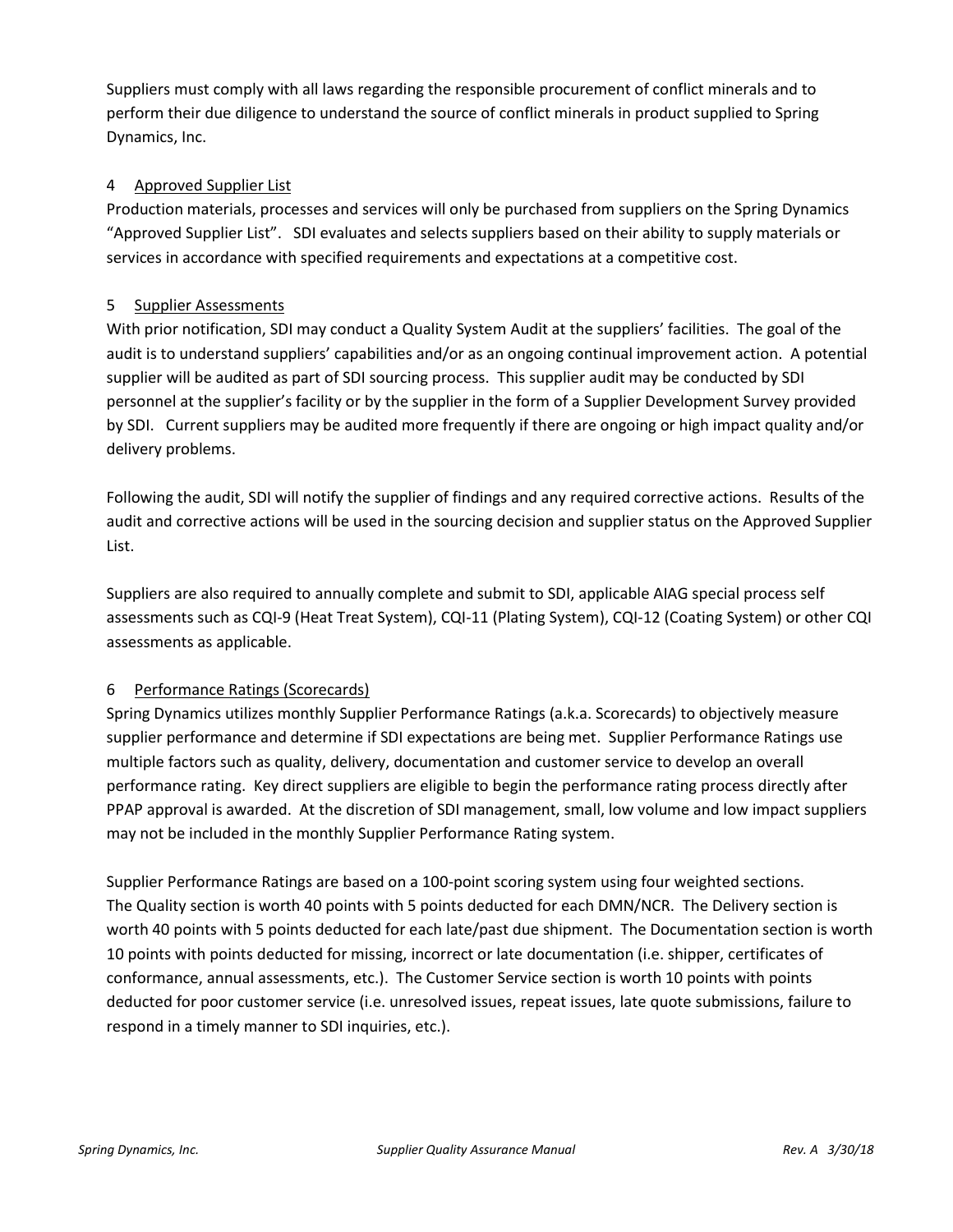Supplier Performance Ratings are e-mailed or faxed to the supplier each month. All supplier questions or challenges of the rating should be sent to the SDI Quality Manager for review within five business days.

Suppliers are required to maintain a minimum score of 75 points each month. If a supplier's score is below 75 a formal supplier corrective action is required to address their unacceptable overall performance level.

If a supplier's performance remains below 75 for consecutive months, the Quality Manager may conduct a meeting with supplier's top management and with SDI management to address unresolved issues. At the discretion of SDI top management, the supplier's status may be changed to "New Business Hold" on the Approved Supplier List (ASL).

Suppliers on New Business Hold status are not permitted to quote any new business. If the supplier's performance rating remains below 75 while on New Business Hold status, SDI management may begin supplier de-sourcing actions.

Suppliers can be returned to "Approved" status on the ASL when their monthly performance rating improves to 75 or greater and formal corrective actions have been implemented to improve their supplier performance. It is at the discretion of SDI top management how soon the supplier's status is changed once the conditions are met.

Also noted on the monthly Supplier Performance Ratings are special notifications, premium freight, supplier caused shutdowns and current supplier ASL status (Approved, Interim or New Business Hold).

# 7 Quoting

Suppliers will receive a formal Request for Quote (RFQ) from Spring Dynamics when a quote for new or changed product or material is needed. The RFQ will include the quote due date. Supplier quotes can be submitted on any format that includes all information required by the SDI purchasing group.

Suppliers are required to perform an internal risk assessment of all products, materials or processes being quoted to SDI. Risk assessments shall include, at a minimum, product requirements, processing, tooling, production capacity, packaging and product liability.

All products and materials quoted must conform to applicable statutory and regulatory requirements.

## 8 Advanced Product Quality Planning (APQP)

Once a supplier is selected to supply product, SDI may begin formal advanced product quality planning activities with the supplier. The APQP activities at SDI are based on the AIAG Advanced Product Quality Planning and Control Plan guidelines along with applicable ISO 9001 and IATF 16949 requirements. APQP is designed to communicate product quality expectations and verify that the supplier has adequate processes in place to assure smooth start-ups.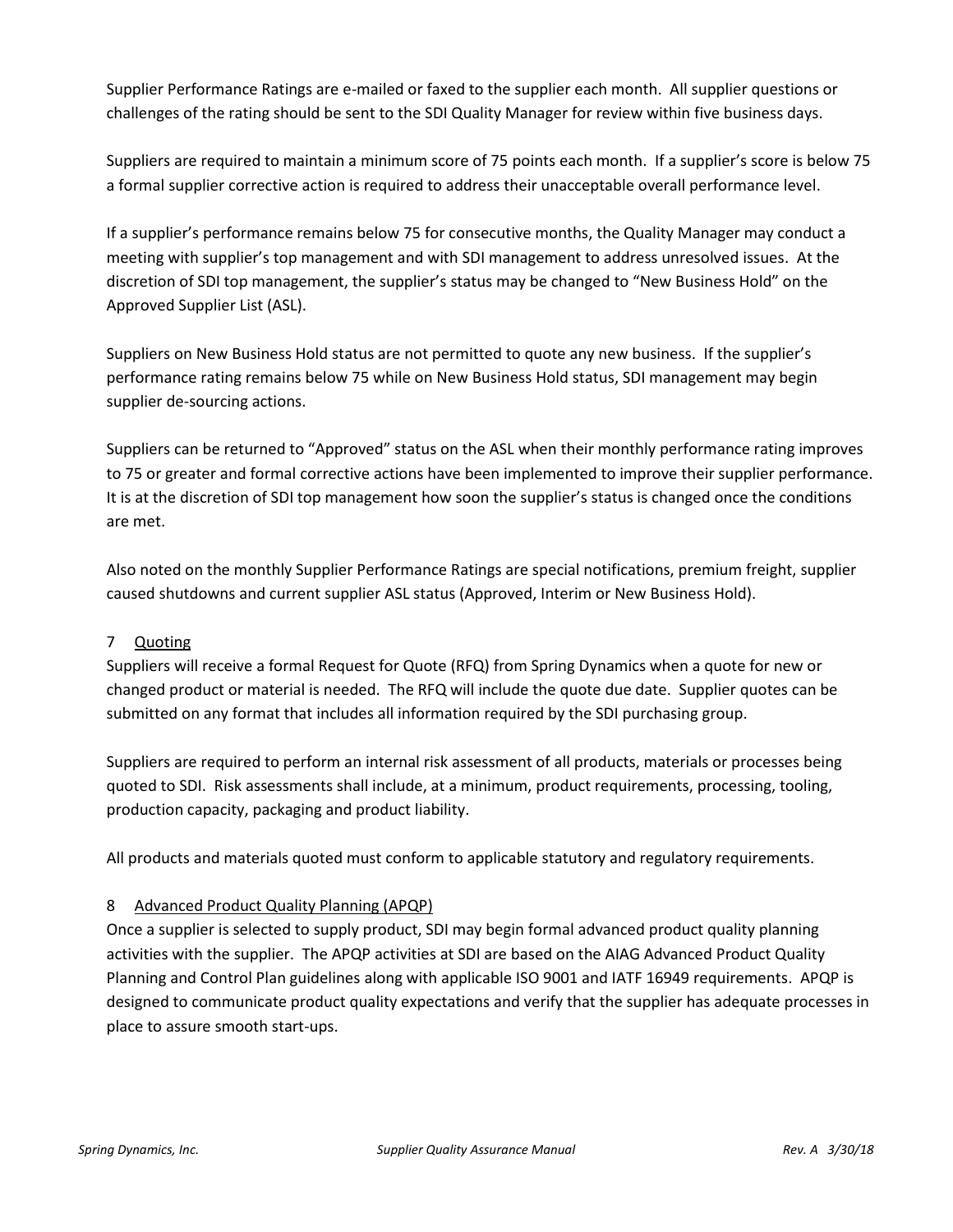Timing will be established and communicated during the source selection process. SDI will work closely, as needed, with supplier in the development and implementation of APQP documents and processes.

Supplier must establish a cross-functional team to manage the requirements of APQP.

SDI may conduct a launch readiness review at the supplier's facility. This review will include inspections of the supplier's documents and processes associated with the production of parts for SDI.

Supplier may be required to run production trials (run at rate) prior to mass production to determine the capability of their processes to meet required production rate and quality levels. Should the supplier trials prove unsuccessful corrective actions must be completed prior to start of mass production.

As part of the supplier's internal APQP process, all applicable statutory, regulatory and special characteristics must be communicated and cascaded down their supply chain to the point of manufacture.

#### 9 Production Product Approval Process (PPAP)

Suppliers are required to obtain approval for mass production prior to shipment utilizing the production part approval process. SDI requires suppliers to meet the requirements of the current edition of the AIAG Production Part Approval Process manual. The purpose of the PPAP process is to verify that a supplier's production process is capable of meeting SDI specifications and quality expectations.

Supplier shall conduct a level 3 PPAP unless otherwise specified by the SDI Quality department. SDI will send the supplier a *PPAP Request Form* that details what items are required to be submitted with their PPAP and when the PPAP is due. All materials and processing shall utilize the normal production equipment, tooling, materials and processes that will be used in mass production.

Supplier is required to re-submit PPAP if any of the following occur:

-Engineering change;

-New, additional, refurbished or transferred tooling;

-Change to optional construction or material;

-Sub-supplier or material source change;

-Change in part, material or service processing;

-Change of production or processing location;

-Other circumstances when directed by Spring Dynamics.

-Annual Re-validations, if requested by Spring Dynamics.

Suppliers are required to notify Spring Dynamics prior to implementing any changes that require resubmission of PPAP. At no time is it permissible to ship production product, materials or processed product to SDI without prior PPAP approval from SDI.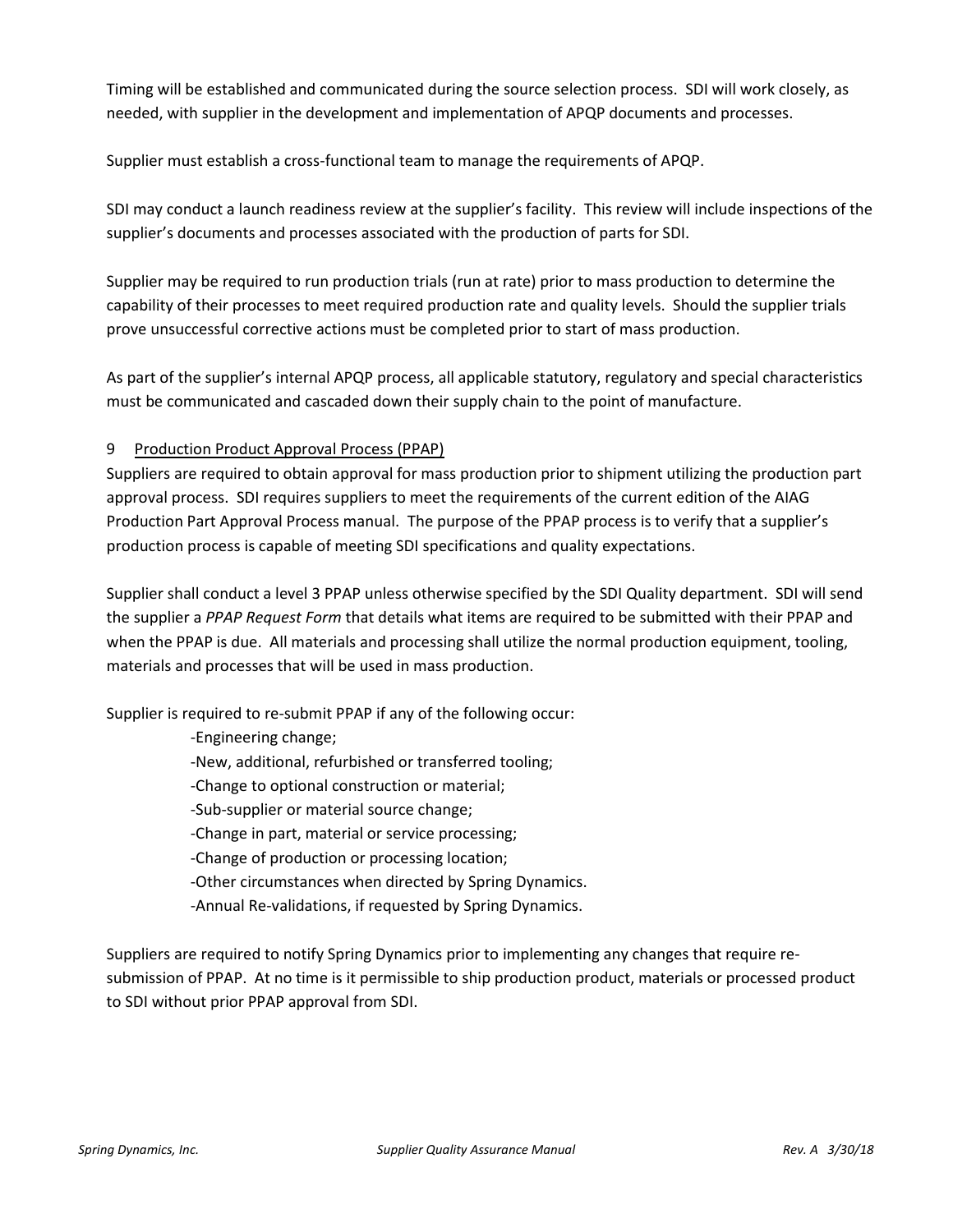Spring Dynamics formally approves, conditionally approves or rejects supplier PPAP submissions via a signed Part Submission Warrant. The warrant will be sent to the supplier along with any details that need to be addressed, if applicable.

All supplier PPAPs require the submission of an IMDS (International Material Data System) via the [www.mdsystem.com](http://www.mdsystem.com/) website. IMDS shall be submitted directly to Spring Dynamics using IMDS Company I.D. No. 9123.

Initial process capability for special characteristics shall meet Ppk >1.67 (for new processes) and Cpk > 1.33 (for established processes). Attribute special characteristics require 100% conformance (zero defects) unless otherwise agreed upon by SDI Quality Manager.

Spring Dynamics does not require suppliers to perform annual layouts or validations but reserves the right to request them, as deemed necessary. Request for annual validation will be made using the *PPAP Request Form.*

## 10 Supplier Temporary Deviation

Suppliers can request a temporary deviation for product or processing that does not conform to specifications and/or does not meet PPAP approved methods. Deviation request must be submitted to SDI Quality Manager in writing (fax, letter, or e-mail) using the *Supplier Deviation Request form*. Appropriate SDI personnel will review the deviation request and formally approve or deny the request using the Supplier Deviation Request form. Deviation request may require notification and approval of the SDI customer. Deviation request will be reviewed in a timely manner but could take several days to weeks for approval based on circumstances.

Suppliers are prohibited from shipping any deviated product to Spring Dynamics prior to deviation request approval from Spring Dynamics. All deviated product/materials must be identified as specified on the approved Supplier Deviation Request form.

## 11 Supplier Engineering Change Request

If a supplier wishes to make a permanent change to a part, drawing or standard, a *Supplier Engineering Change Request form* must be submitted to the SDI Engineering Manager. The Engineering Manager and other appropriate personnel will review the request in a timely manner and formally approve or reject the request via the Supplier Engineering Change Request form. Most supplier engineering changes require Spring Dynamics to re-PPAP to our customer. This process could take several days, weeks or months depending on the circumstances.

Suppliers are prohibited from implementing the engineering change prior to formal approval by SDI. All engineering changes will require a supplier PPAP submission.

## 12 Problem Resolution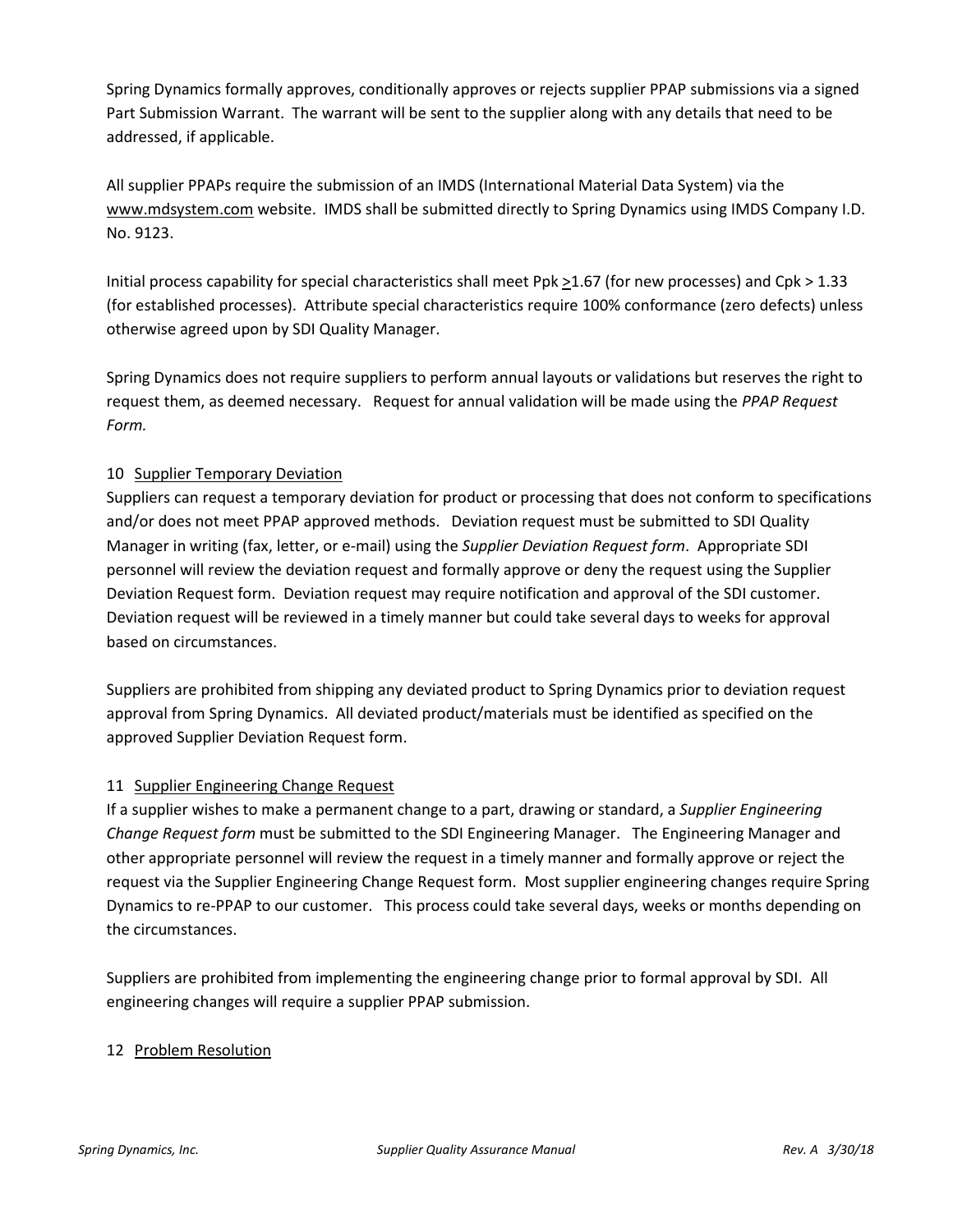Upon rejection of received nonconforming material, SDI may issue a Defective Material Notice (DMN) or Nonconforming Report (NCR). The supplier will be notified of the SDI rejection in writing (typically e-mail) and may be followed up by a telephone call based on impact and urgency of the issue.

Return Material Authorization (RMA) must be provided for material that is defective or considered suspect and needs to be returned to the supplier or scrapped out at SDI.

Spring Dynamics reserves the right to sort suspect material to avoid production shutdowns or late/missed shipments to customers. The supplier will be held accountable for charge back rates as outlined in the Cost Recovery section of this manual. This may include SDI costs incurred if supplier issue spills over to SDI customer location(s).

Within 24 hours of reject notification, the supplier must:

-Send acknowledgement of rejection notification back to SDI

-Inform SDI of plan to sort, authorize sort or replace rejected and suspect material.

-Implement full containment actions of suspect stock not at SDI location.

Within 30 business days (or other agreed upon timeframe by SDI Operations Manager) of reject notification, the supplier must:

-State a clear statement of nonconformance that led to the rejection.

- -Define Root Cause(s) of nonconformance.
- -Determine and implement permanent corrective actions that prevent root cause from recurrence.
- -Verify the permanent corrective actions are implemented and effective.

Spring Dynamics reserves the right to keep open DMN or NCR issues until all suspect material has disposition, been sorted, returned or scrapped and the supplier corrective action has been accepted by SDI Quality Manager.

## 13 Supplier Corrective Action

Suppliers are required to submit a formal corrective action report for all DMN, NCR and unacceptable monthly supplier performance ratings. Formal corrective actions shall be submitted to Spring Dynamics on the *Supplier Corrective Action form* or equivalent format*.* Spring Dynamics will formally accept or reject all supplier corrective action submissions. The supplier accepts responsibility to improve corrective actions until deemed acceptable by Spring Dynamics. Failure to provide an acceptable formal corrective action will result in lower monthly Supplier Performance Ratings. Continued failure to provide acceptable formal corrective action could result in change of supplier approval status which may include resourcing of supplier work.

## 14 Containment of Defective and Suspect Product

Supplier is responsible for implementing actions to protect SDI from receiving additional material that does not meet the quality requirements and specifications set by SDI.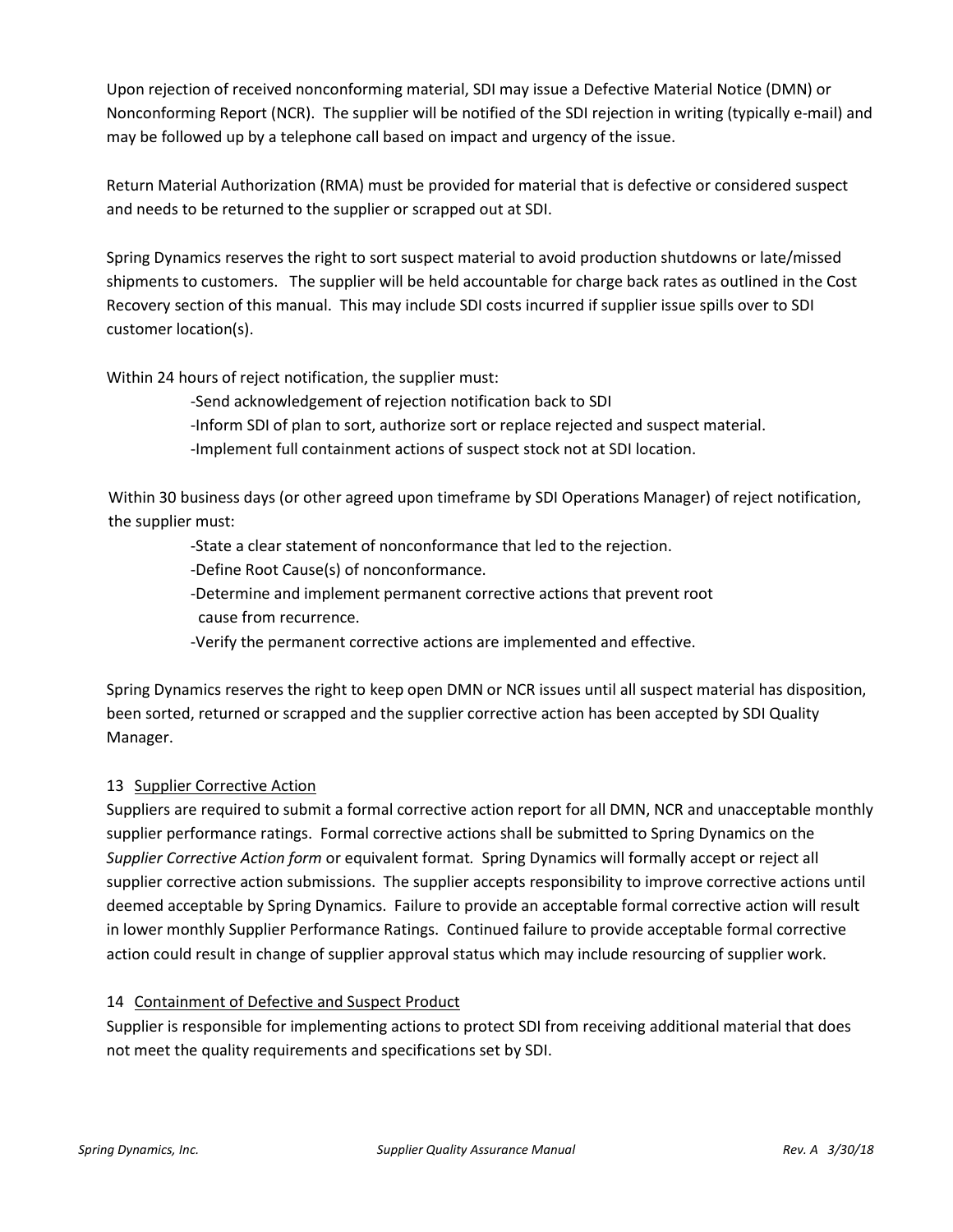Supplier may be placed into controlled containment because of SDI receipt of defective material. Supplier may be required to take immediate actions to cease shipping defective material. These actions may include some or all the following:

-Sending 100% certified parts for all shipments to SDI

-Marking certified parts as agreed to by SDI

- -Sending certified replacement parts to replace suspect parts in-transit and in SDI inventory
- -Utilizing a certified part identification label to identify certified shipments
- -Collecting daily sort data and reporting findings to SDI.

Supplier will be released from controlled containment once the DMN or NCR response has been approved and the first corrected shipment of material has been approved by SDI quality department through all applicable processing and inspection steps.

## 15 Supplier Development

Spring Dynamics will provide assistance to a supplier having trouble meeting performance levels and specifications set by SDI. Assistance will be given on a case by case basis with resources deemed appropriate by SDI top management. Suppliers can request assistance at any time by contacting the SDI Quality Manager.

Suppliers are required to complete an annual Supplier Development Self Survey when requested by the SDI Quality Manager. Survey requests are based on the previous year's survey results and the supplier's current quality system certification level and status. The survey is intended to measure the supplier's progress towards conformance to IATF 16949. Spring Dynamics highly recommends that all suppliers pursue conformance to the IATF 16949 standard (current edition).

#### 16 Supplier Quality Meetings

A poor performing supplier may be required to attend improvement meetings when supplier performance drops below acceptable levels. The purpose of the meeting is for the supplier to present containment and corrective actions to improve their performance in the deficient areas identified by SDI.

A supplier will be notified of meetings in advance and may be required to provide cross-functional team.

#### 17 Cost Recovery

Supplier will be responsible for all costs associated with SDI receiving defective material or SDI customers receiving defective material due to a supplier quality issue. Cost may include, but are not limited to:

-Sorting of suspect material example 3 -Scrap

- -Customer charges extended that the overtime
- 
- -Production downtime **-Travel**

-Administrative **-Administrative** -Third part containment

- 
- -Rework **-**PPAP rejection
	-
- -Premium freight **-**Laboratory testing
	-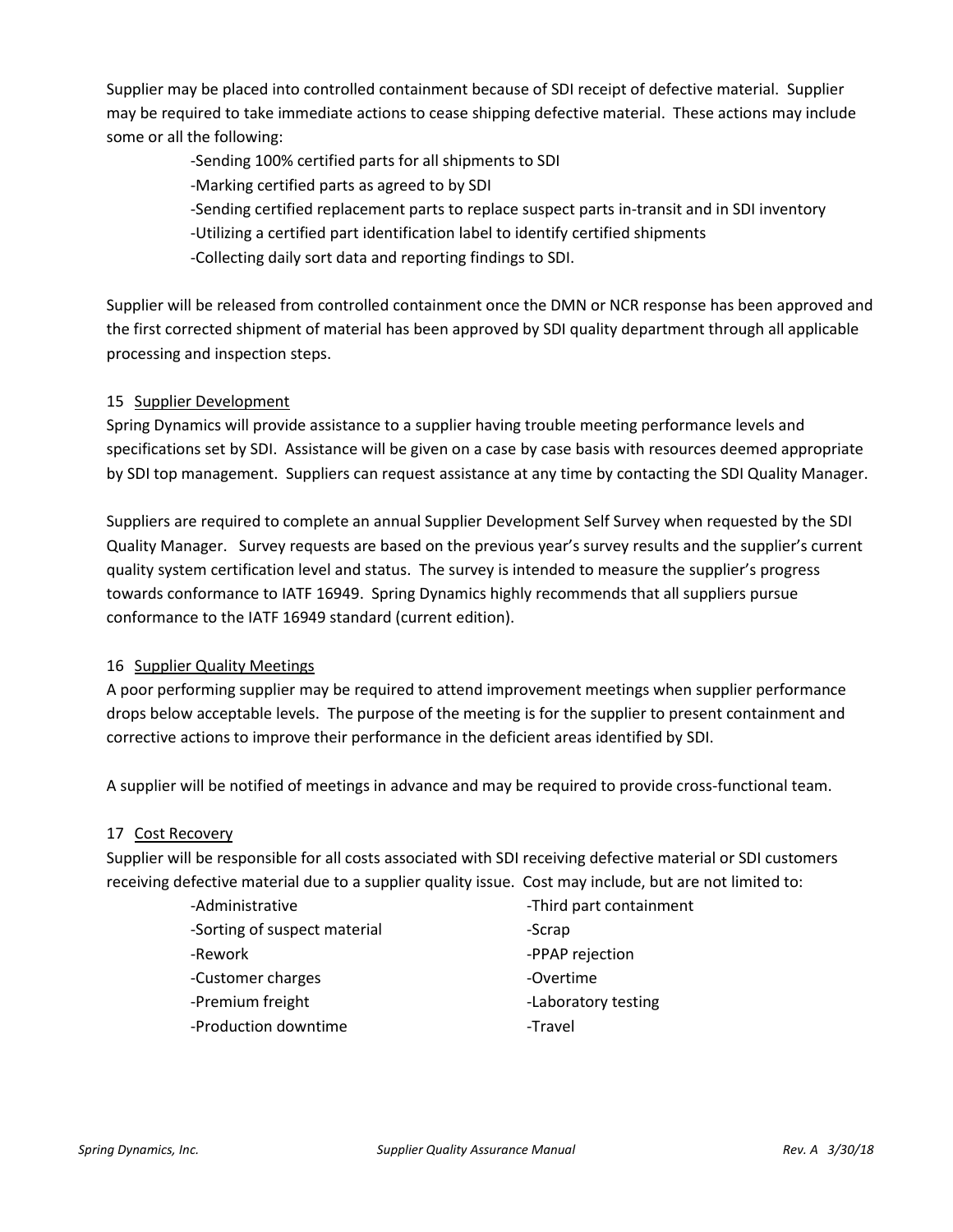All costs will be debited from the suppliers' account. Upon notification of the intent to debit, supplier will have 10 days to appeal the charges. If there is no response from the supplier SDI will consider the lack of response as acceptance of the charges.

Re-work or sorting due to unacceptable supplier quality will be billed at a rate up to \$45.00/hr. USD depending on the nature of the activity. Authorization from the supplier will be obtained and charges will be debited against current invoices.

A 10% handling charge may be added to all rejected parts costs for additional inspection and material costs. The purchasing department reserves the right to charge back any premium freight incurred due to late, rejected, or missed shipments unless the cause is assignable to SDI.

A minimum of 2 hours of additional administrative charges may be assessed for each incident at an hourly rate of \$75.00/hr USD.

## 18 Delivery Requirements

Supplier is required to achieve and maintain 100% on time delivery. If a supplier is unable to deliver material by the required due date, it is the supplier's responsibility to notify SDI as soon as possible.

Supplier must also notify SDI purchasing and quality departments anytime suspect material has been, or may have been, shipped into SDI.

Supplier delivery requirements are outlined on the SDI purchase order or as quoted by the supplier. Delivery requirements shall also apply to suppliers that provide outside processing in the form of turnaround times (typically days).

#### 19 Shipping Labels

All material and component containers must be labeled.

Material labels (i.e. spring wire) must contain the following information, at minimum:

-Purchase order number

- -Material Identification (size, grade, specification, standard, etc. as applicable)
- -Net Weight in pounds (lbs.)
- -Supplier Name
- -Heat Number
- -Lot Traceability (i.e. serial number or coil ID number)

Component labels (i.e. sleeves and tape) must contain the following information, at minimum:

-Purchase order number

-Component Identification (as noted on SDI Purchase Order)

-Quantity

-Supplier Name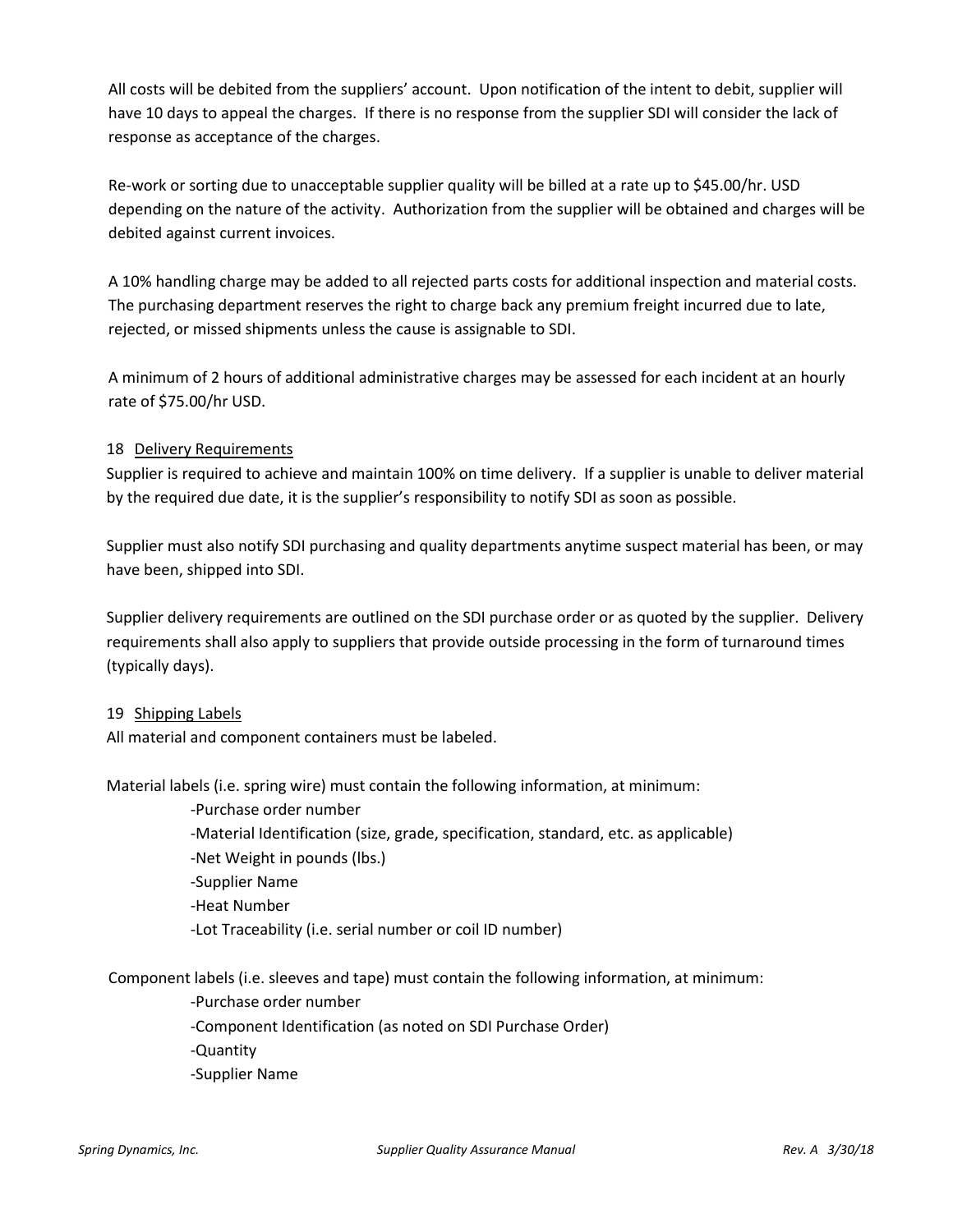#### -Lot Traceability (i.e. lot number or manufactured date)

Outside Process labels (i.e. coating, plating and treatments) must use the provided SDI serialized Plex container label. All product containers must be returned to SDI with the same SDI label that they were shipped to the supplier with. All products shall be processed at the supplier utilizing a container by container processing method that prevents products from crossing over into other containers. This requirement applies to all containers including containers of the same part number.

All suppliers are required to have full lot traceability back to the manufacturing/processing dates, materials, inspections, tests, etc. The traceability system must be tied to a label field such as lot number or similar. Suppliers providing an outside process to SDI product shall link their internal traceability system to the unique SDI serial number of each container.

When shipping a new revision level due to an engineering change, the first shipment must be prominently identified stating that this is a new revision level. Failure to do so may result in charge backs due to mixing revision levels in SDI inventory.

It is unacceptable to ship containers with multiple part numbers, materials or processing mixed together without prior notification to SDI and written acceptance by the SDI Material Manager.

#### 20 Packaging

The supplier has overall responsibility for the design of the packaging system and the quality of the packaging materials unless packaging is supplied by SDI.

SDI has a 40-pound (18.14 kg) weight limit for all materials shipped in small containers that are designed to be handled manually. Materials and Components must be shipped in the standard package quantities as quoted or noted by the SDI purchase order.

Each shipment must be accompanied by a packing slip, either attached to the shipment or hand delivered by the carrier's driver. Each packing slip must contain at a minimum the following:

-SDI part number or other appropriate identification as noted on SDI purchase order.

- -Purchase order number
- -Quantity of lifts, skids, cartons, etc (as applicable)
- -Piece count or weight per part number/item.
- -Supplier name
- -Packing slip number

Failure to provide this basic packing slip information may result in a delay of payment on the supplier's invoice and reflect poorly on the supplier's monthly performance rating.

Containers shall meet all current International and governmental regulations (i.e. NAFTA requirements).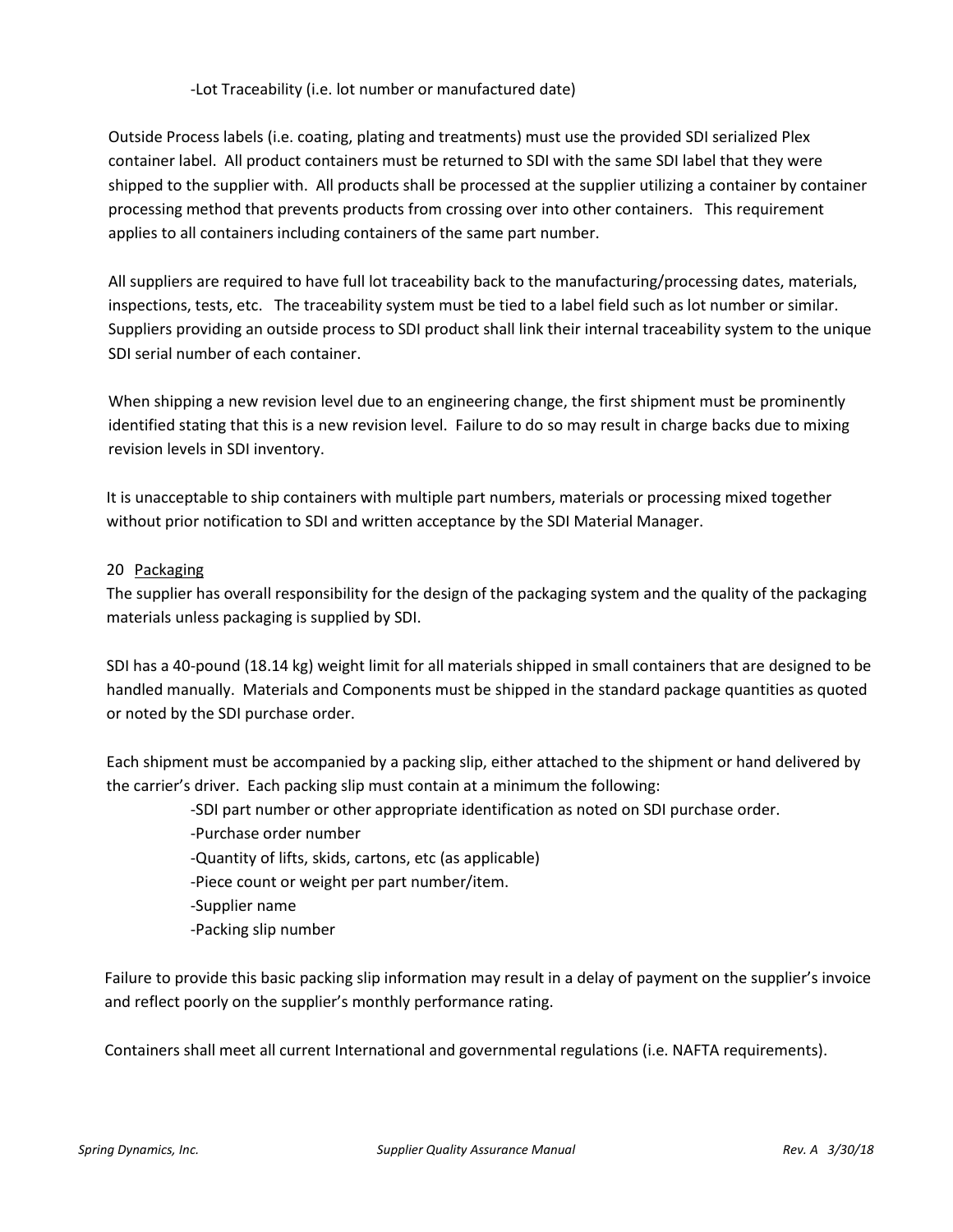The packaging system shall ensure part integrity during transportation and subsequent handling and storage through point of use. For this reason, the supplier should develop methods to test the pack design under simulated real-life conditions. Suppliers shall provide SDI with validation results and testing documentation as requested.

All packaging materials should be recyclable, reusable or returnable. The use of expendable packaging such as non-recyclable plastics requires pre-approval by SDI.

Suppliers will be responsible for cleaning returnable containers and dunnage, removing labels and sorting for damage. Suppliers are also responsible for maintaining inventory counts on returnable containers and maintaining a sufficient supply of expendable backup material for emergency situations. Back up packs shall have the same pack dimensions, pack quantities and part orientation as the returnable container.

#### 21 Certificates of Conformance

Suppliers of material, components, plating and coating shall provide a formal certificate of conformance or equivalent for each lot, container or heat, as applicable. Certificates must include a clear statement of conformance to applicable specifications/standards along with all applicable inspection or test result data.

Certificates can be e-mailed to SDI Quality department prior to shipment or sent as hard copy with the shipment. Incoming products will not pass through receiving inspections without certificates of conformance or equivalent (i.e. material certificates, coating certificates, etc.). Failure to provide timely certificates will negatively impact the supplier's monthly performance rating.

#### 22 Customer Property

SDI will control the ownership of all returnable container systems.

If tooling is to be paid for by SDI, suppliers will be paid for tooling contingent on a full PPAP approval and SDI receipt of payment from our customer, if applicable.

Maintenance, refurbishment and replacement of SDI owned tooling are the responsibility of the supplier regardless of production volumes.

If the supplier is tool design responsible, then reproducible tooling prints shall be completed by supplier within 6 weeks after PPAP approval on all new program tools, tools undergoing an engineering change and current tools that are revised. Supplier, upon request from SDI, shall provide reproducible tooling prints for existing tools.

SDI decision to remove tools from a supplier will be done so without fee or additional charges from the supplier.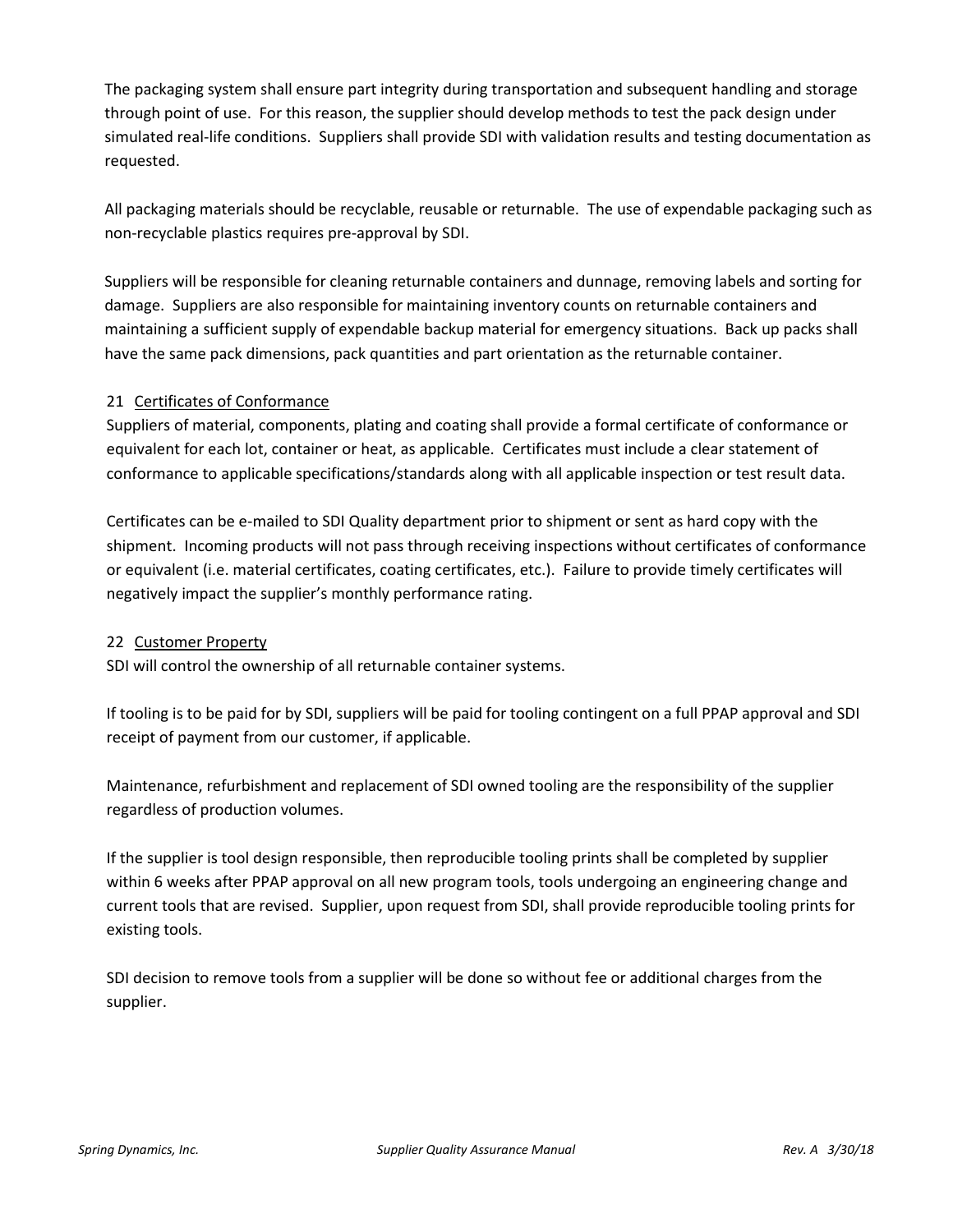SDI will determine the disposition of all SDI owned tooling and such disposition shall be communicated to the organization in writing by SDI with a formal letter and a Return Material Authorization. Organizations are not to dispose of any SDI owned tooling without prior approval from SDI.

#### 23 Lead Time

The shipment lead-time will be quoted in calendar days and should quantify the time from receipt of order to ship availability. Suppliers shall meet all quoted lead times or lead times noted on the applicable SDI purchase order.

#### 24 Contingency Plans and Notification

Suppliers are required to promptly notify Spring Dynamics in writing (letter, fax or e-mail) of any potential or anticipated work stoppages. This includes the possibility of union strike or other work force availability issues.

Suppliers shall have on file formal contingency plans to satisfy Spring Dynamic's requirements in the event of an emergency such as utility interruptions, labor shortages, key equipment failure and field returns. The contingency plans shall include immediate notification of the situation to Spring Dynamics, Inc.

#### 25 Service Parts

Suppliers shall maintain the ability to provide parts to SDI for seven years after the last active model year to satisfy service requirements, unless otherwise stated.

#### 26 Record Retention

Suppliers shall retain key quality records per a defined method that ensures records are legible, readily identifiable and retrievable. Quality records shall be provided to SDI in a timely manner upon request. Key quality records are defined as:

- -Inspection and Test Results
- -Identification and Traceability
- Production Part Approvals (PPAP)
- -Purchase Orders and Contracts
- -SDI Approved Deviations

Part specific key quality records shall be retained for one year after the active and service life of the part or 20 years, whichever is longer.